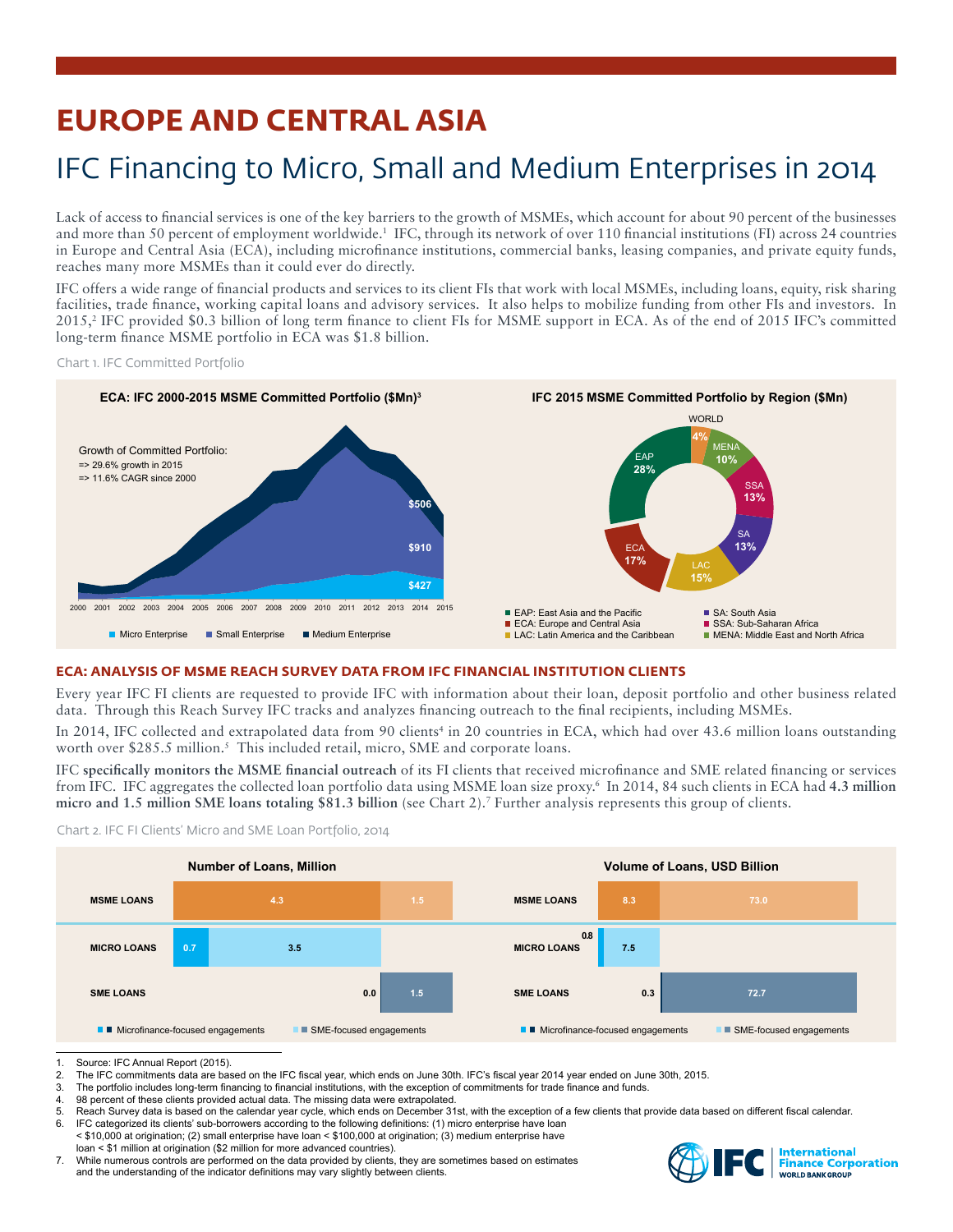

Chart 3. ECA: IFC FI Clients' Micro and SME Loan Portfolio by Region and Loan Size at Origination, 2014



## **ECA: IFC CLIENTS' LOAN PORTFOLIO BY TYPE OF IFC ENGAGEMENT**

Depending on the type of engagement, IFC places its clients in two categories: FIs supported by IFC in the area of microfinance, and FIs supported by IFC in the area of SME financing.

## **MICROFINANCE FOCUSED ENGAGEMENTS**

In 2014, IFC was able to survey or extrapolate outreach data from 14 FI clients with microfinance-focused engagements in 7 countries, 57.1 percent of these clients received advisory services from IFC.

## **SME FOCUSED ENGAGEMENTS**

In 2014, IFC was able to survey or extrapolate outreach data from 70 FI clients with SME-focused engagements in 20 countries, 31.4 percent of these clients received advisory services from IFC.

Chart 4. ECA: IFC Clients' Loan Portfolio Composition by Micro, Small and Medium Loans, 2014



## Table 1. Microfinance Focused Engagements in ECA: Detailed Loan Portfolio Breakdown, 2014

|        | <b>Outstanding Loan</b><br><b>Portfolio</b> |         | Average<br><b>Loan Size</b> | <b>Number of</b><br><b>Loans to</b><br>women <sup>8</sup> | <b>NPL</b><br>percent <sup>9</sup> |
|--------|---------------------------------------------|---------|-----------------------------|-----------------------------------------------------------|------------------------------------|
| Loan   | <b>Number</b>                               | '000S   | \$                          | $\%$                                                      | $\%$                               |
| Micro  | 723.677                                     | 844.732 | 1.167                       | 32.8%                                                     | 1.8%                               |
| Small  | 13.362                                      | 236.607 | 17.708                      | 22.3%                                                     | 1.5%                               |
| Medium | 369                                         | 70.376  | 190.720                     | 8.1%                                                      | 1.1%                               |



Table 2. SME Focused Engagements in ECA: Detailed Loan Portfolio Breakdown, 2014

|        | <b>Outstanding Loan</b><br><b>Portfolio</b> |            | Average<br><b>Loan Size</b> | <b>Number of</b><br>Loans to<br>women <sup>8</sup> | <b>NPL</b><br>percent <sup>9</sup> |
|--------|---------------------------------------------|------------|-----------------------------|----------------------------------------------------|------------------------------------|
| Loan   | <b>Number</b>                               | '000S      | S                           | %                                                  | $\%$                               |
| Micro  | 3,528,459                                   | 7.480.151  | 2.120                       | 25.4%                                              | 11.3%                              |
| Small  | 1.110.051                                   | 21.969.351 | 19.791                      | 18.6%                                              | 9.1%                               |
| Medium | 343,585                                     | 50.701.398 | 147.566                     | 14.2%                                              | 7.8%                               |

Notably, the portfolios of clients that had micro and SME-focused engagements with IFC were different in terms of loan performance and gender profile. The clients receiving microfinance focused financing and services, reported significant reach to women entrepreneurs (32.8 percent of micro loans) and very low NPL levels, (below 2 percent). Clients with SME-focused engagements reported that about 14.2- 25.4 percent of loans were issued to women entrepreneurs. The NPL level was at 7.8-11.3 percent among these clients (see Table 1 and Table 2).



<sup>8.</sup> Estimated percentage of outstanding loans to women in each loan size category. Data was reported by 12 clients with microfinance-focused engagements, and 24 clients with SME-focused engagements.

<sup>9.</sup> Nonperforming Loan (NPL) = > 90 days past due loans.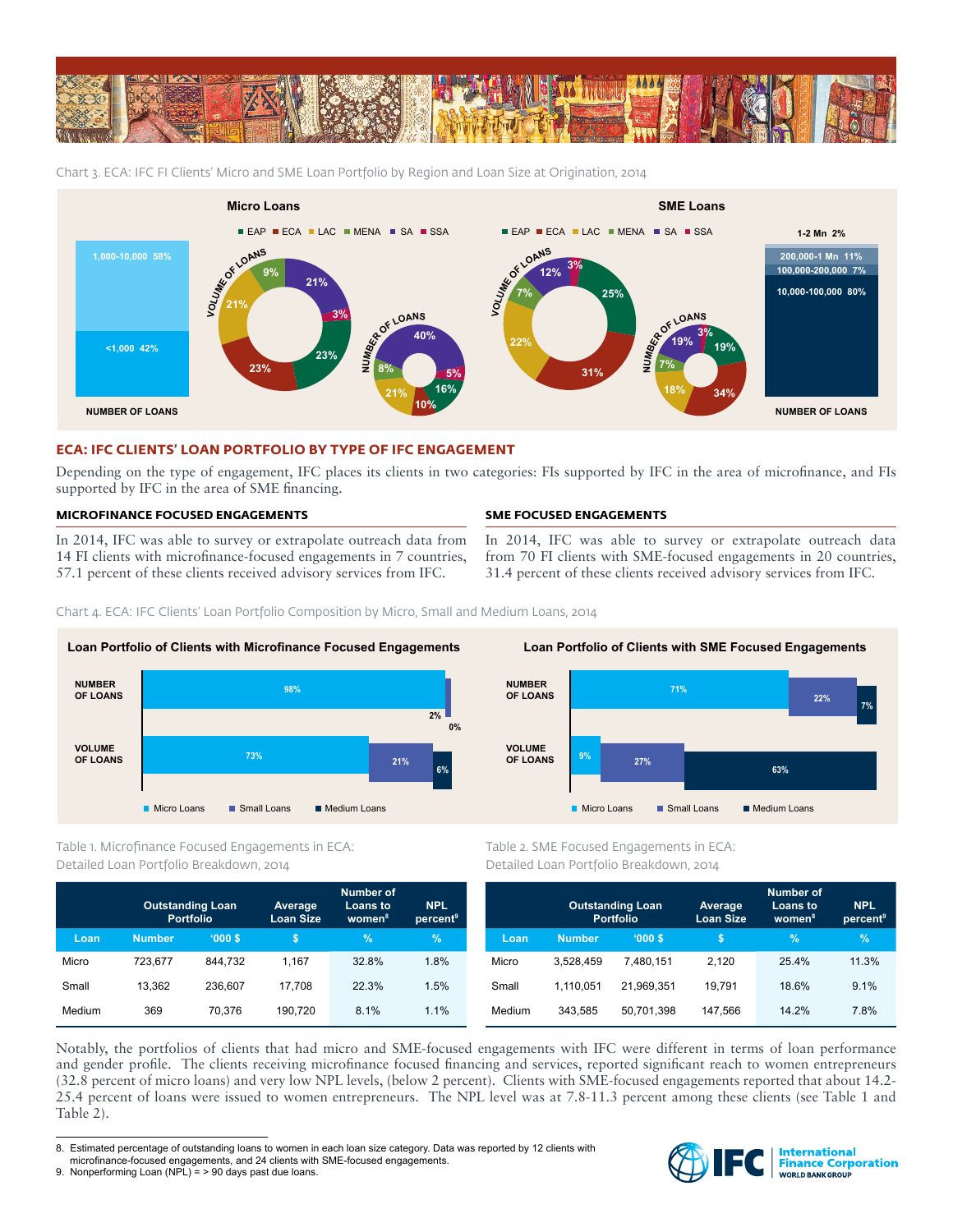

### **ECA: MSME LOAN PORTFOLIO GROWTH AND DYNAMICS, 2004-2014**

Volume of micro and SME loan portfolios of clients in ECA grew consistently over time. During 2004-2014, their MSME loan portfolio grew by 42.2 percent by number, and by 37.9 percent by volume of loans on a compounded basis.

Three main factors influence MSME loan portfolio growth: changes in the MSME portfolio among existing IFC clients, entries of new clients, and exits of existing clients, when, for example, IFC loans get fully repaid. The dynamics of these factors determines the MSME Reach growth trends from year to year.

In 2014, MSME loan volume of 74 existing clients grew by 36.8 percent, while the number of such loans increased by 24.6 percent over the year.

In 2014, 9 new IFC clients in ECA contributed to the wider MSME outreach with 187 thousand loan portfolio totaling in \$1.8 billion. At the same time, 23 exited clients pushed the overall MSME portfolio volume down. Specifically, IFC's exit from its equity investments in one of the large clients in Romania, which held \$3.3 billion MSME loan portfolio last year, significantly affected the overall portfolio. As a result of these factors, the number of MSME loans increased by 30.2 percent, and the volume of loans increased by 14.1 percent in 2014 compared to 2013.

A total of 66 MSME focused clients reported in 2012, 2013, and 2014. During this period, the number of MSME loans they provided grew by 29.4 percent and volume increased by 17.3 percent on a compounded basis.



Chart 5. ECA: IFC Clients' MSME Loan Portfolio Dynamic. Contribution from Existing and New Clients 2004-2014

Chart 6. ECA: IFC Clients' Micro and SME Loan Portfolio Growth (CAGR), 2004-201410



<sup>10.</sup> Compounded annual growth rate (CAGR) in ECA is calculated based on the data from 16 reporting and repeated MSME focused clients in the 2004-2007 period, 40 reporting and repeated clients in the 2008-2010 period, 48 reporting and